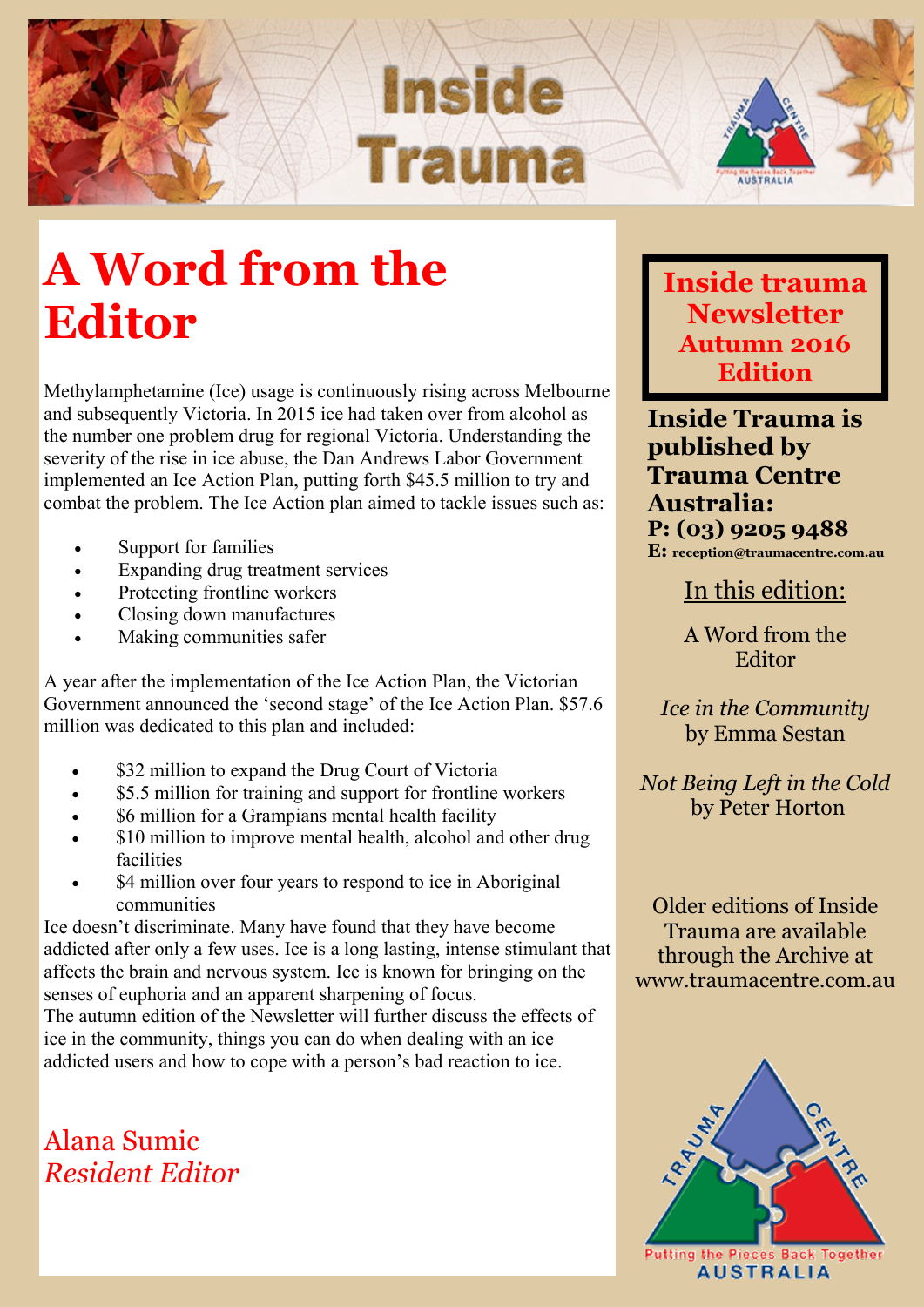



## **Ice in the Community**

The drug ice, a very pure form of methylamphetamine, is becoming more prevalent in today's society. Many people have described the use of ice as an epidemic. Not only does the drug impact the user both psychologically and medically, it is also having a significant impact on their family and the community.

The impact ice can have on the family of a user can be significant. As ice is considered to be a highly addictive substance, people report becoming addicted after only a few uses. They can then quickly change from being supportive and contributing



**Inside** 

Traum

members of the family to individuals who are now stealing from their loved ones and also becoming both physically and verbally aggressive. The affects are also being felt by the wider community.

Since 2013, the number of drug related ambulance call outs have increased by 88% in Melbourne and 198% in regional Victoria. According to Turning Point (2014), this increase is attributed exclusively to the increase in ice use across the state. Similarly, there has also been an increase in reports to child protection agencies since ice became a serious problem. The increase in ice related offending is resulting in an increase in the number of people withdrawing from ice in custody. This is putting significant pressure on corrective services and police stations that initially house people placed into custody, as they deal with the fallout from their withdrawal.

The impact that ice is having on our community is increasing each year and unless something is done drastically, it will only continue to increase.

If you or someone you now is struggling with their ice use, please contact Trauma Centre Australia on 9205 9488.

Emma Sestan *Provisional Psychologist* **Inside trauma Newsletter Autumn 2016 Edition**

**AddEducation AAA Access Awareness**

### **Drink-Driver Licence Restoration**

To help you with your licence restoration needs, please contact us today:



We are available in many locations across Melbourne and Regional Victoria.

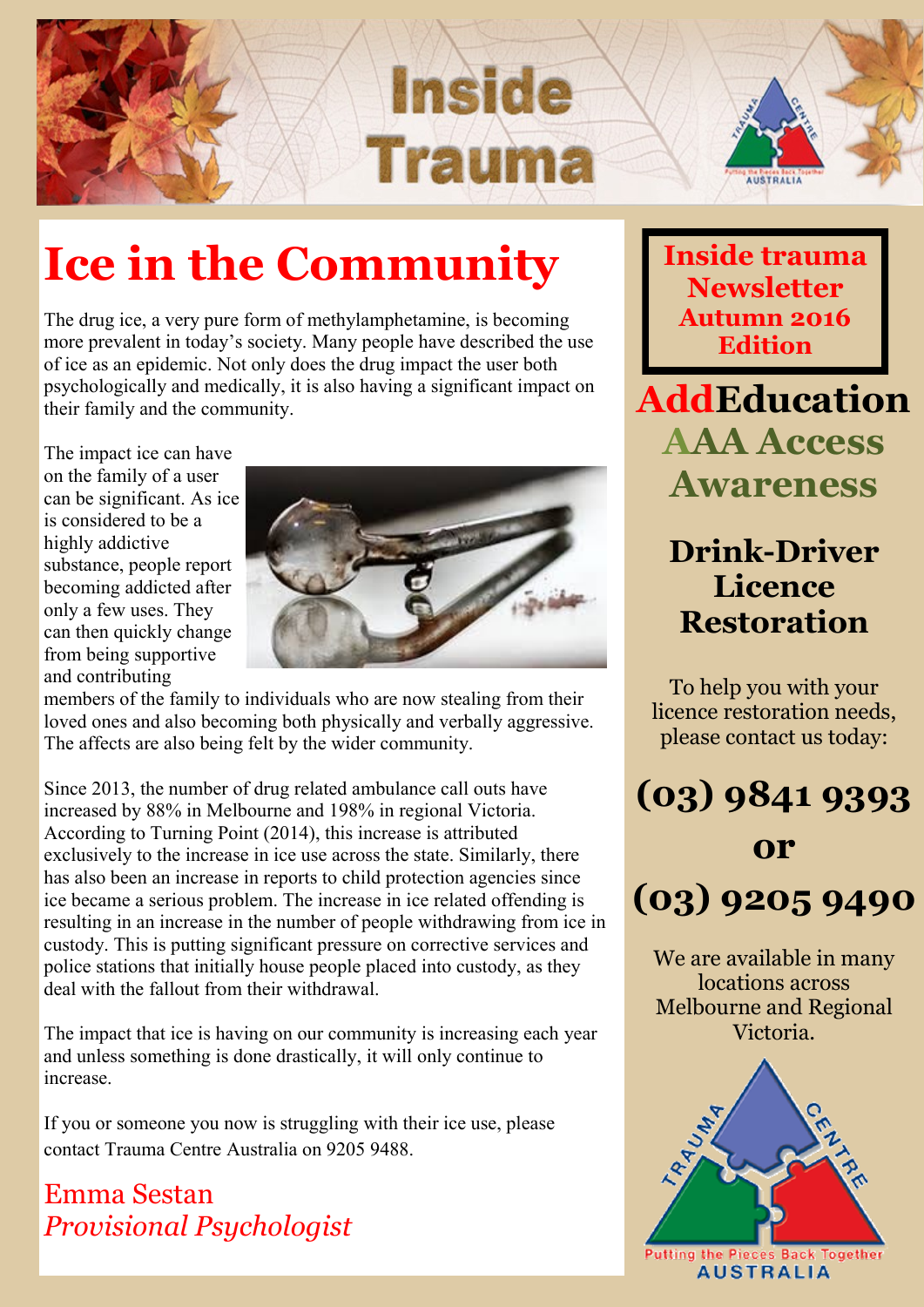

# Not Being Left in the Cold

For many of us including practitioner, bystander, parent, work mate, and partner, the word "ice" sends us a "shiver".

The growing usage has been a popular topic in the media. Has the growing popularity of ice ambushed society, or has it been a progressive climb by users who have found a drug which has been branded as the pinnacle of the methamphetamine camp.

For those who want a layman's understanding, the following may develop a picture understanding of ice. The drug ice is a type of methamphetamine that visually looks like shards of crystal (referred to as crystal meth). It can be smoked, inhaled or

injected and usage creates intense feelings, lasting between four and 12 hours. This is followed by a "come down".



There are short-term effects of feeling euphoria and confident. With higher doses effects include, agitation, panic, anxiety, hostility, paranoia and hallucinations. Long-term effects lead to weight loss, mood swings, changes to the brain, aggression and psychosis.

How to respond and not to be left in the cold is challenging, however, the following points should be considered when responding to challenging behaviour.

#### Things you can do:

(1) Set limits for your own protection and self-care

(2) Develop a safety plan for yourself first, then children and others

- (3) Call 000 or Mental Health Crisis Team (CAT)
- (4) Keep your distance
- (5) Talk/communicate in a non-treating manner
- (6) Seek assistance from another staff member

### **Inside trauma Newsletter Autumn 2016 Edition**



Looking for training in trauma counselling?! We have developed the Advanced Certificate of Trauma Counselling. If you would like more information please visit our website www.traumainstitute.com.au for more information.

#### **Brainteasers**

1. A clerk at a butcher shop stands five feet ten inches tall and wears size 13 sneakers. What does he weigh?

2. What word in the English language is always spelled incorrectly?

3. Johnny's mother had three children. The first child was named April. The second child was named May. What was the third child's name?